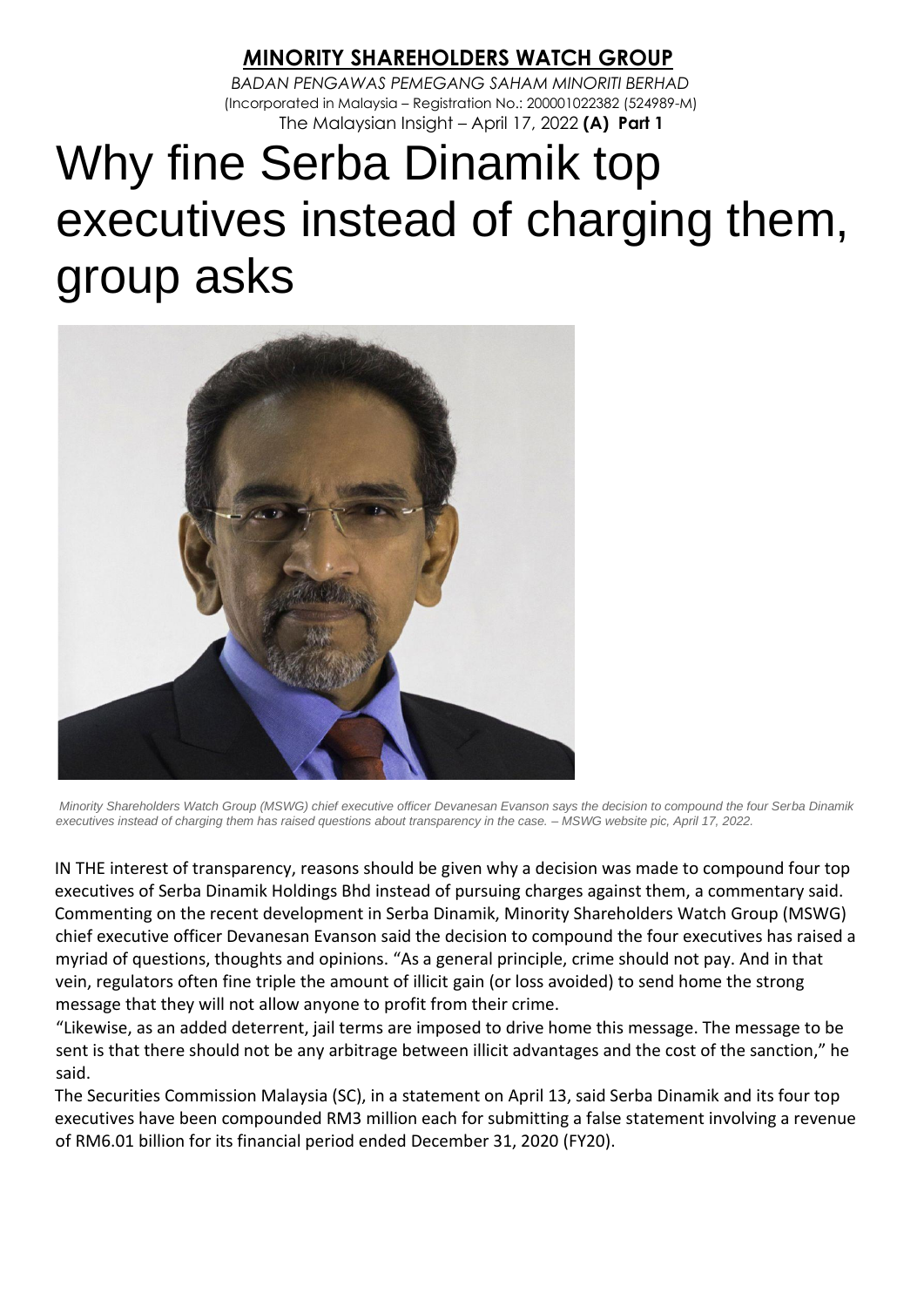## *M***INORITY SHAREHOLDERS WATCH GROUP**

*BADAN PENGAWAS PEMEGANG SAHAM MINORITI BERHAD*  (Incorporated in Malaysia – Registration No.: 200001022382 (524989-M) The Malaysian Insight – April 17, 2022 **(A) Part 2**

The four individuals were chief executive officer and group managing director Dr Mohd Abdul Karim Abdullah, executive director Syed Nazim Syed Faisal who was chief financial officer (CFO) from June 2016 until mid-2020, its current group CFO Azhan Azmi, and vice-president of accounts and finance Muhammad Hafiz Othman.

Devanesan said in the case of Serba Dinamik, the SC had stated that the decision to compound was a result of the decision of the Public Prosecutor to accept the representation made to the Attorney-General's (AG) Chambers by Serba Dinamik and the individuals involved regarding the charges pending in court.

The Federal Constitution (Article 145 (3)) states that the AG shall have the power, exercisable at his discretion, to institute, conduct or discontinue any proceedings for an offence.

Thus, the AG has the sole and unfettered discretion to charge or discontinue the charge against the accused person or company. In the interest of transparency, reasons should be given why a decision is made to compound instead of pursuing the charge.

Devanesan asserted that a compound is conclusive in that it absolves those charged of any further action in relation to the charge. The SC takes instruction from the AG's Chambers before prosecuting anyone. And to this extent, the SC may be obliged not to continue with a prosecution.

"Here, it needs to be explained why an earlier decision to proceed with the criminal charges was later substituted with a compound. The reason for this should also be made transparent.

"In the interest of transparency, the AG's Chambers could lift the veil of its absolute discretion and explain the reasons. The criminal charges that the four executives faced were under Section 369(a)(B) of the Capital Market and Services Act (CMSA), read together with Section 368(1)(b)(i) of the same Act." This carries a maximum jail term of 10 years and a maximum fine of RM3 million if one is convicted of the offence.

The SC, the statutory regulator, imposed the maximum compound permitted. The SC has stated that the RM3 million is the maximum amount of compound permissible under Section 369(a)(B) of the CMSA. "In offering a compound, one must be mindful of not creating a dangerous precedent. It has been observed that some charges of lesser degree in the past were not compounded but went on to trial with resultant jail terms.

"We must be mindful of the message that we are sending to the capital market and potential wrongdoers. Crime must not pay and must never be seen to be paying. Sanctions must act as a sufficient deterrent to potential wrongdoers. For every wrongdoing, there must be the certainty of the visitation of a sanction," he said.

Devanesan said the AG's Chambers would need to sufficiently distinguish the Serba Dinamik case from other cases in future and explains its reasons clearly. And that is why there is a need to know the reason for the decision.

He said that the AG's Chambers may now be constrained from accepting a representation for a compound in future cases where the charges are of lesser severity due to the precedence set.

"The judges do it all the time when they make decisions, they have their ratio decidendi, which means 'the reason' or 'the rationale' in Latin for the decision.

"In short, it is the reason for the decision. Likewise, every exercise of discretion should be backed by a reason

for the decision. What is needed is perhaps some structural reform. Absolute discretion is fast going out of fashion. It is being replaced by accountable discretion.

"All discretion should be tempered with accountability, the ratio decidendi. Every exercise of discretion should be backed by the rationale for the exercise of a particular discretion.